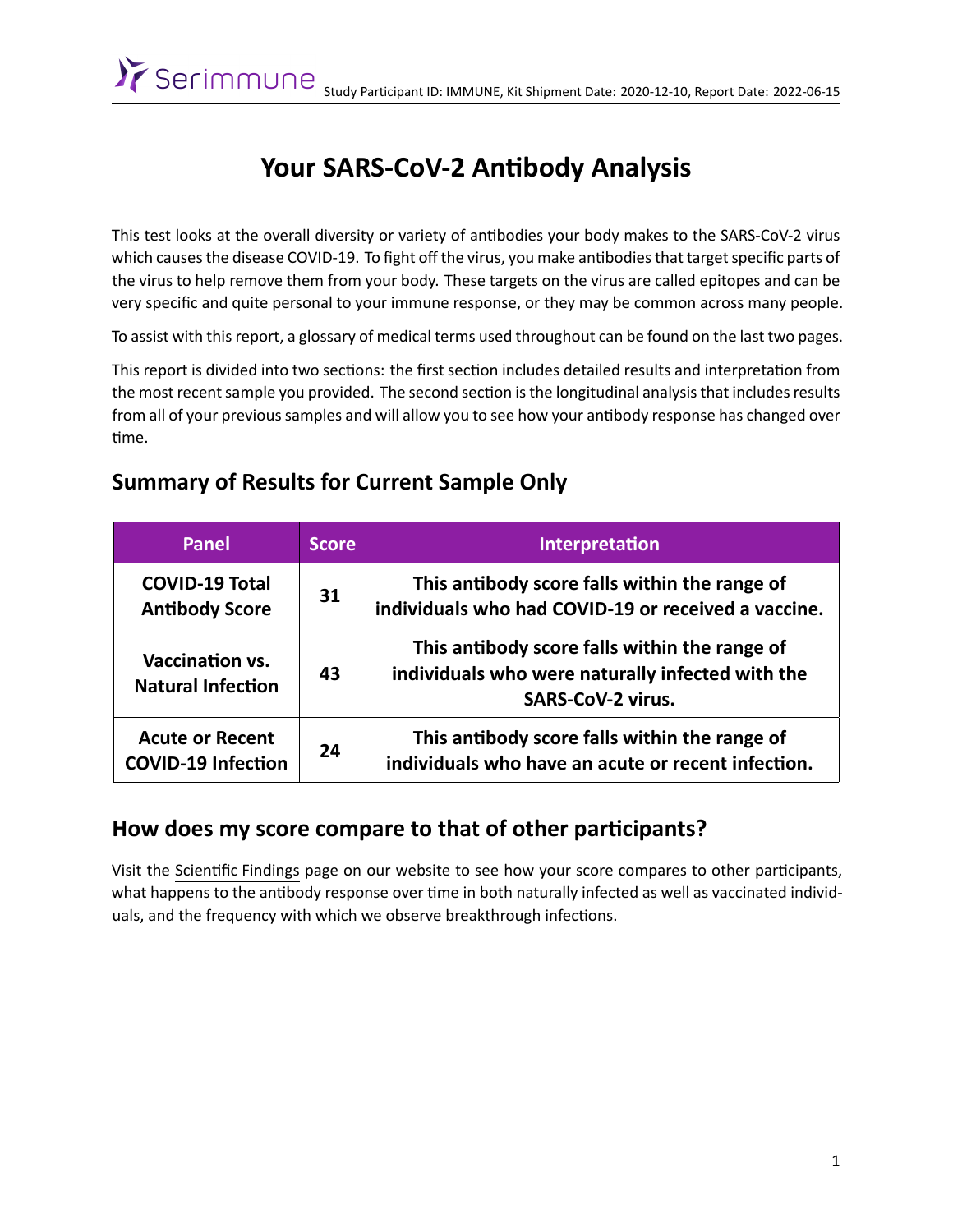## **COVID-19 Total AnƟbody Score**

Your score is an indication of your personal immune response to the SARS-CoV-2 virus and reflects the diversity and quantity of antibodies you make based on your personal exposures to either the virus or the vaccine.

In the results and graph below, you will see a range of scores that come from individuals prior to the pandemic (pre-pandemic). These people have never been exposed to the virus. This range is 0-14. You will also see a range of scores that come from individuals who have had COVID-19. This range is 15-100. **Lower scores** indicate a lack of exposure to the SARS-CoV-2 virus. **Higher scores** indicate exposure to the SARS-CoV-2 virus from either natural infection or vaccination.



Your score is 31. This antibody score falls within the range of individuals who had COVID-19 or received **a vaccine.**

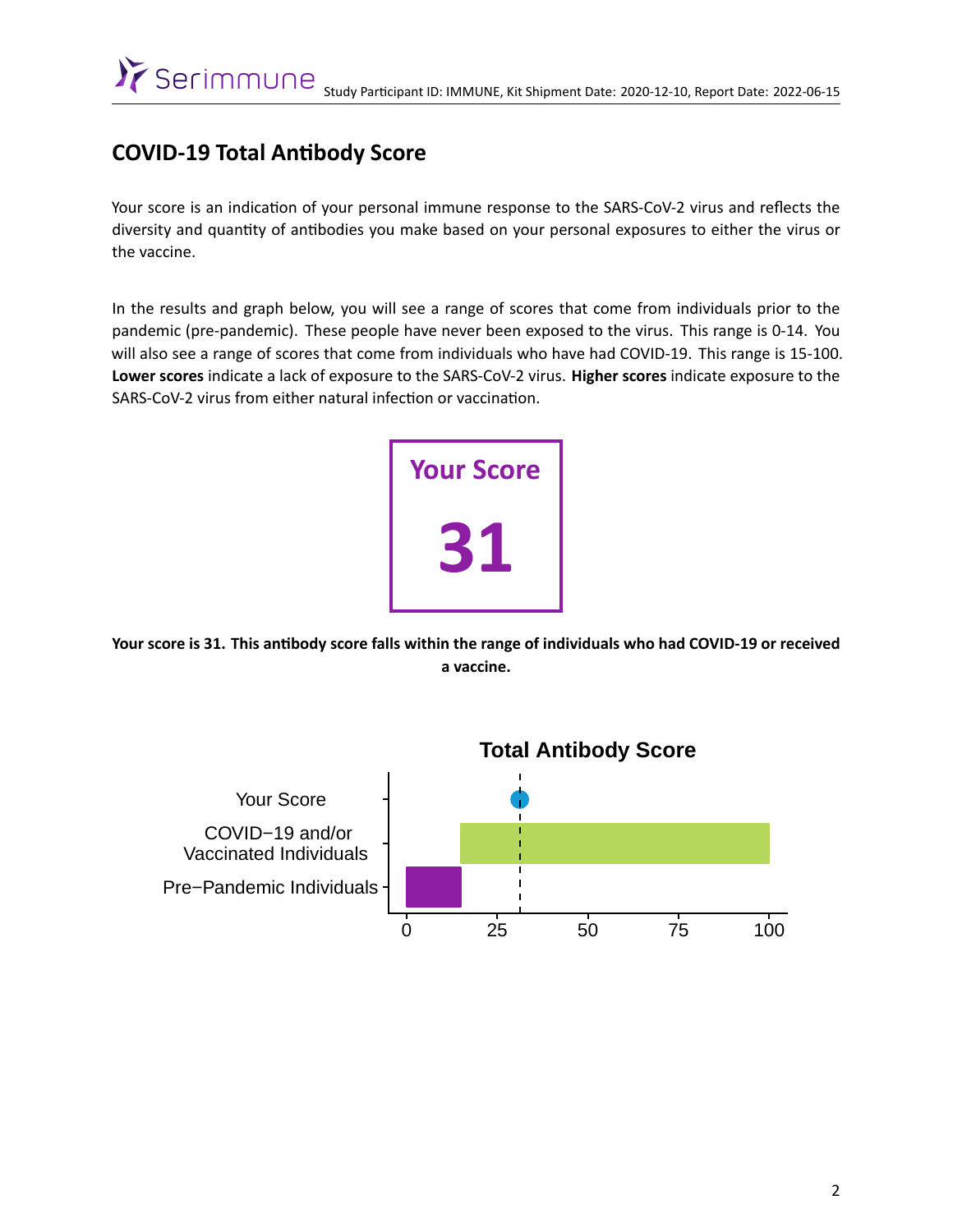### **Vaccination vs Natural Infection**

This result measures antibodies against proteins other than the spike glycoprotein, which indicate whether you have had COVID-19.

The SARS-CoV-2 virus has sharp bumps that protrude from its surface. These bumps are called spike glycoproteins. The SARS-CoV-2 virus uses the spike glycoprotein to enter cells to start an infection. If the anƟbodies you make are only to the spike protein, you were likely vaccinated instead of having had a natural infection\*. In a natural infection, most individuals develop antibodies against other proteins in addition to spike. Antibodies formed from a vaccine are not any less effective or protective than those formed in a natural infection.

In the results and graph below, you will see a range of scores that have been calculated from antibodies to proteins other than spike, that only occur from a natural infection. For individuals that have been vaccinated, this range is 0-24. For naturally infected individuals, this range is 25-100. **Lower scores** indicate a greater likelihood that you were vaccinated. Higher scores reflect a greater likelihood of natural infection.



Your score is 43. This antibody score falls within the range of individuals who were naturally infected **with the SARS-CoV-2 virus.**



\*Currently, all approved COVID-19 vaccines in the United States only target the spike protein.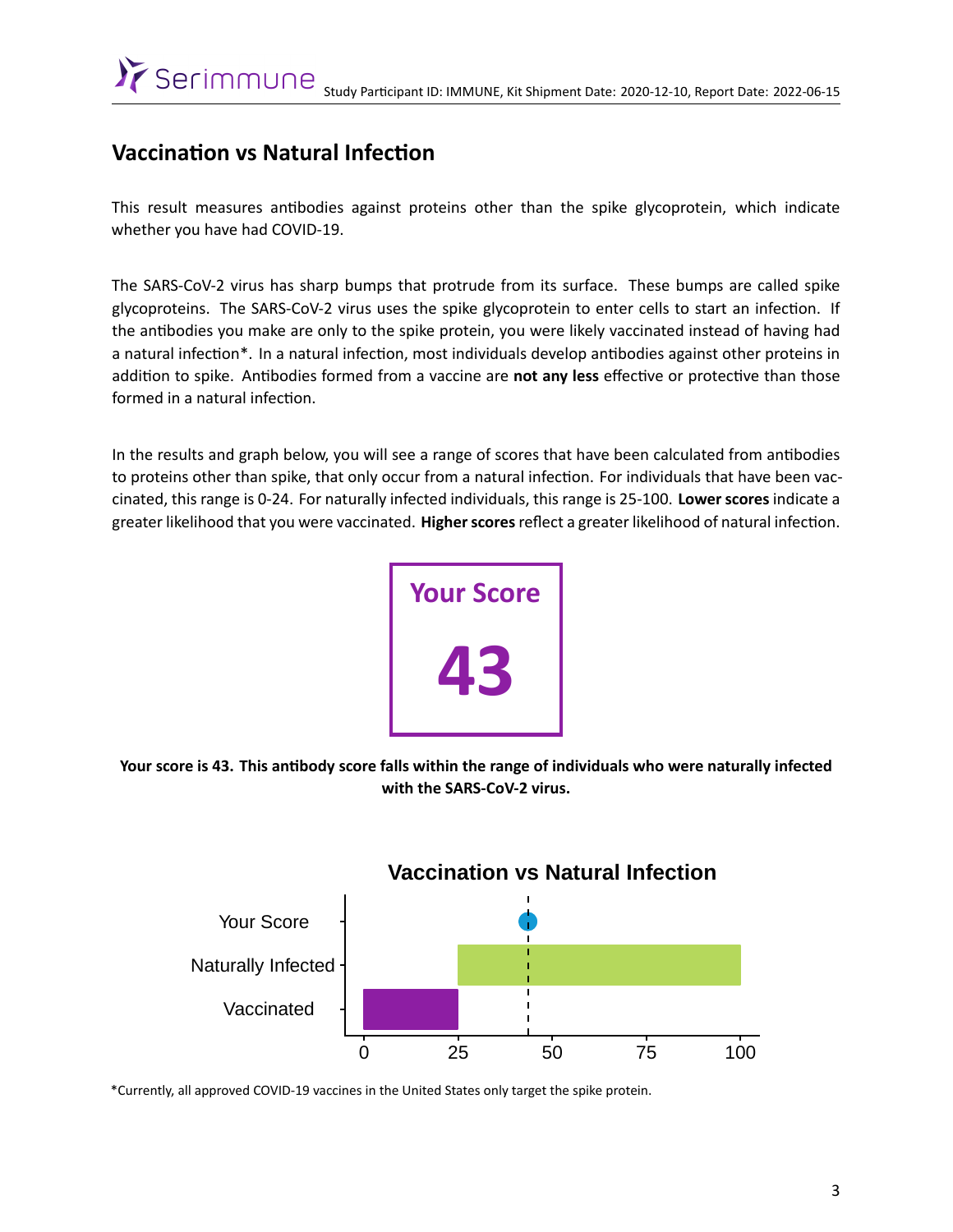## **Acute or Recent COVID-19 Infection**

This score is an indication of whether you have acute or recent COVID-19. This is determined by the level of IgM antibodies in your blood. IgM antibodies associated with acute infections generally will not last longer than 6 months.

IgM is the type of antibody that is typically produced first by the immune system after an infection occurs and may be indicative of an acute or recent infection. IgG is the type of antibody that generally develops after IgM antibodies and remain in the blood long after the infection has passed.

In the results and graph below, you will see a range of scores that come from individuals that have had an acute or recent infection. This range is 15-100. You will also see a range of scores that come from individuals prior to the pandemic (pre-pandemic). This range is 0-14. **Lower scores** indicate a greater likelihood you do **NOT** have acute COVID-19. **Higher scores** indicate a greater likelihood that you do **HAVE** acute COVID-19.



Your score is 24. This antibody score falls within the range of individuals who have an acute or recent **infecƟon.**

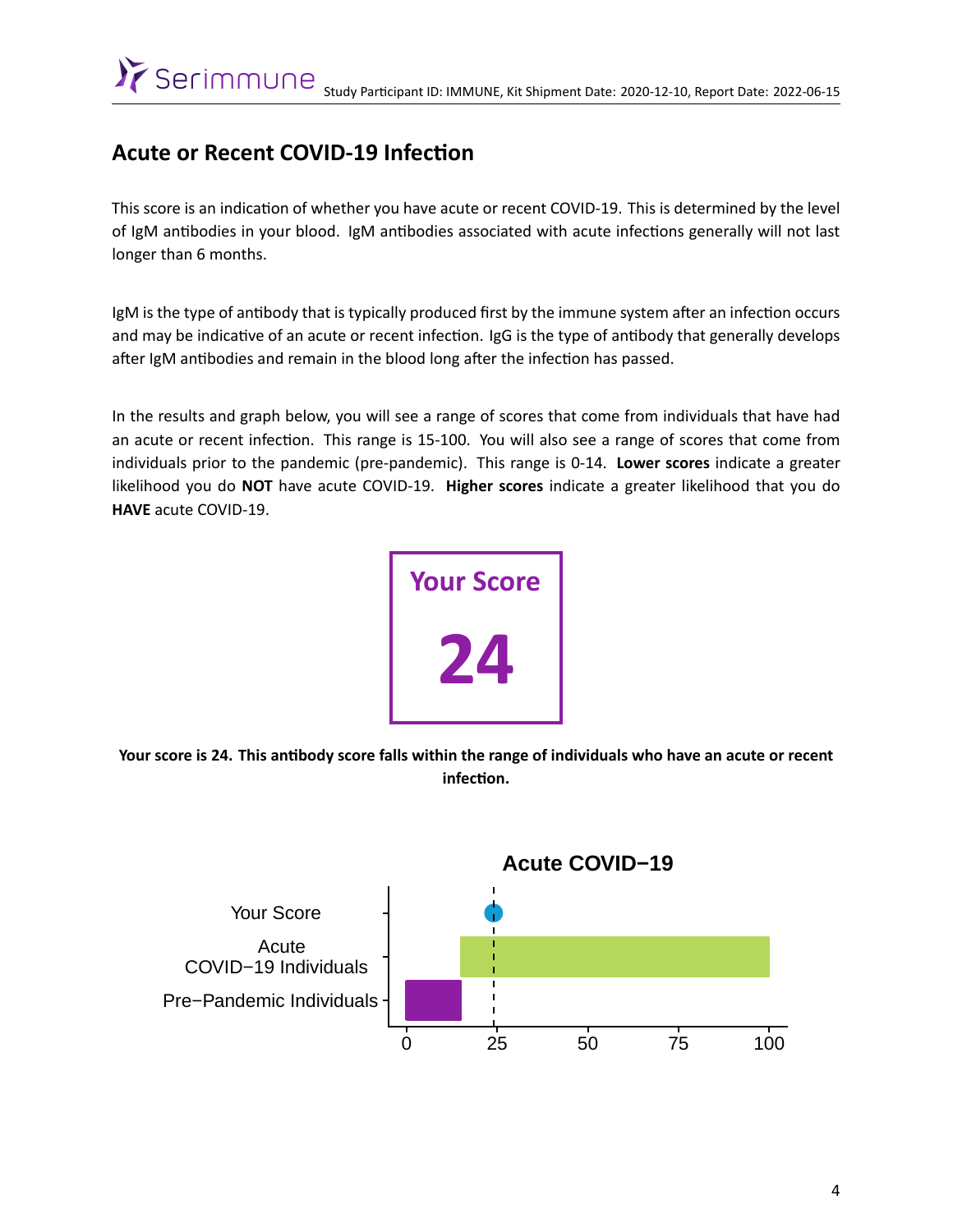# Your Longitudinal Antibody Response

The first part of this report focused on your antibody response from your most recent sample. In this section, you will see how your response has changed over time.

The change in your antibody scores reflects the change in your levels of the antibodies that are circulating in your blood. The information does not provide an indication of your personal level of immunity against COVID-19. Because the SARS-CoV-2 virus is so new, researchers are still learning about how the changes in antibody response correlate with protection and how long people will remain immune. One of the major questions our study is looking to answer is at what point do people become susceptible to the virus after vaccination or natural infection and whether/how the antibody response we measure reflects that susceptibility.

#### **Your Samples**

Here is a summary of the blood samples you provided us to date.

| <b>Sample Number</b> | <b>Approximate Date of Collection</b> |
|----------------------|---------------------------------------|
|                      | 2020-04-28                            |
| 2                    | 2020-07-20                            |
| 3                    | 2020-09-17                            |
| 4                    | 2020-12-10                            |
| 5                    |                                       |
| հ                    |                                       |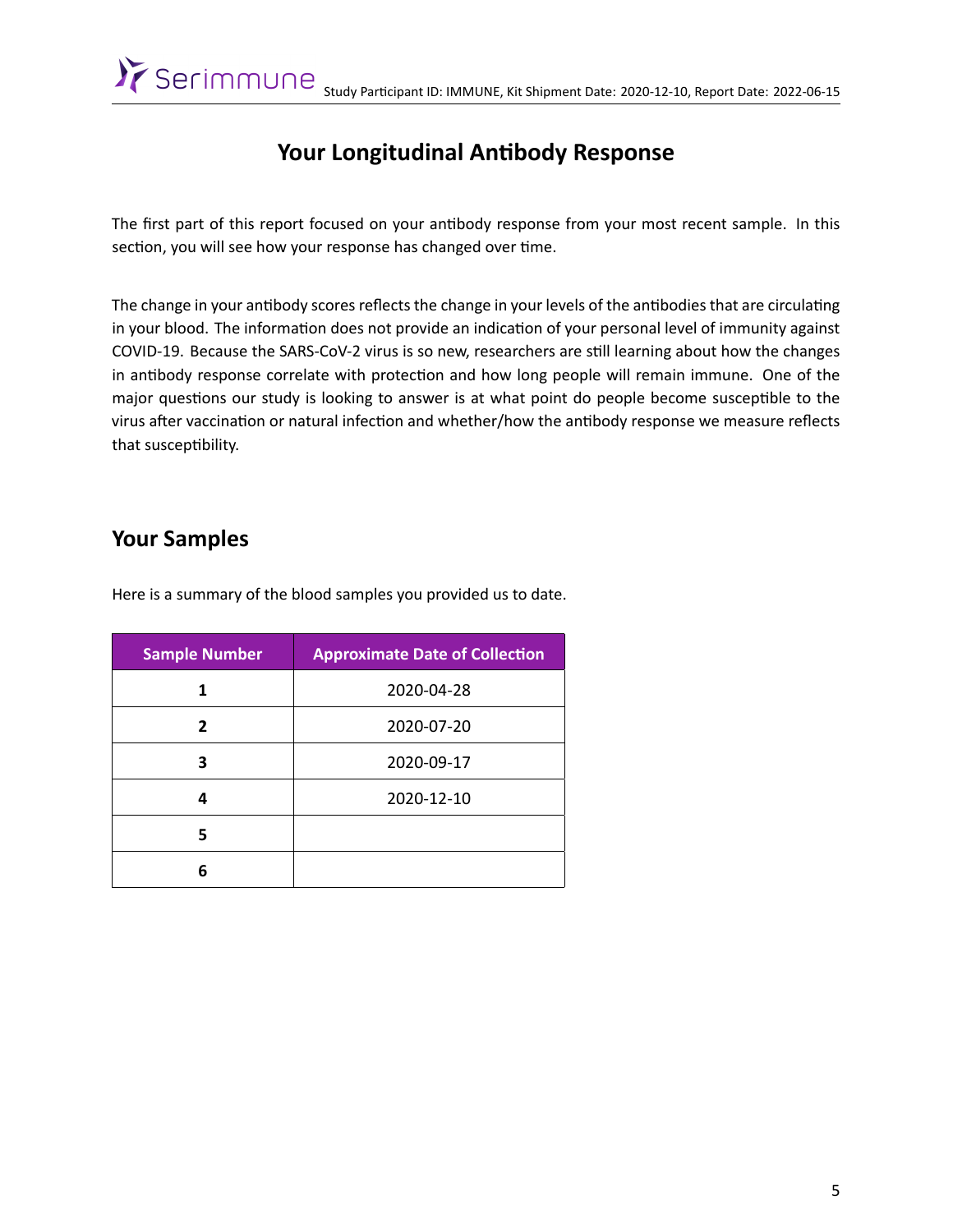## **Changes in Your COVID-19 AnƟbody Response Over Time**



#### **Your Total Antibody Score Over Time**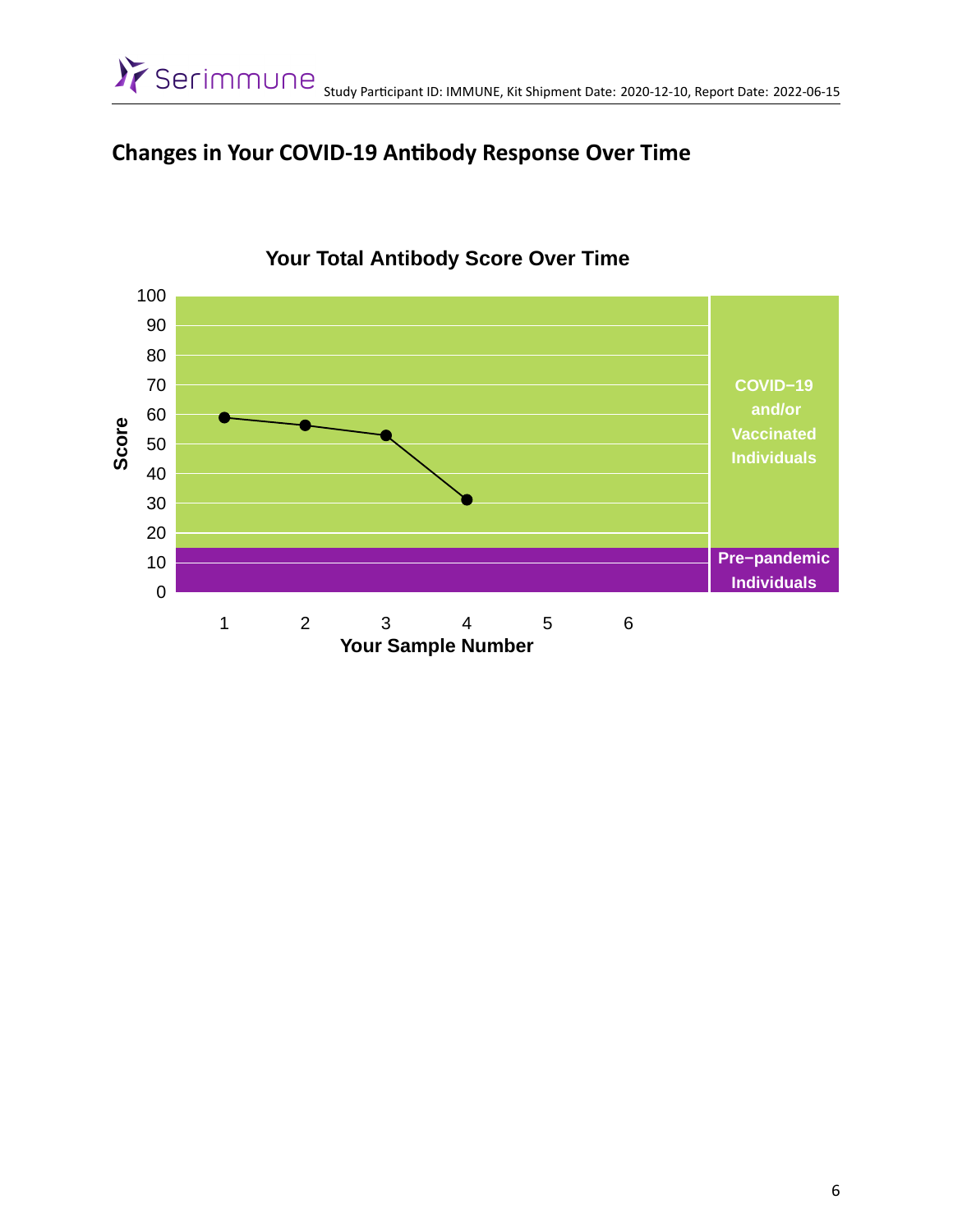

**Your Vaccination vs. Natural Infection Response Over Time**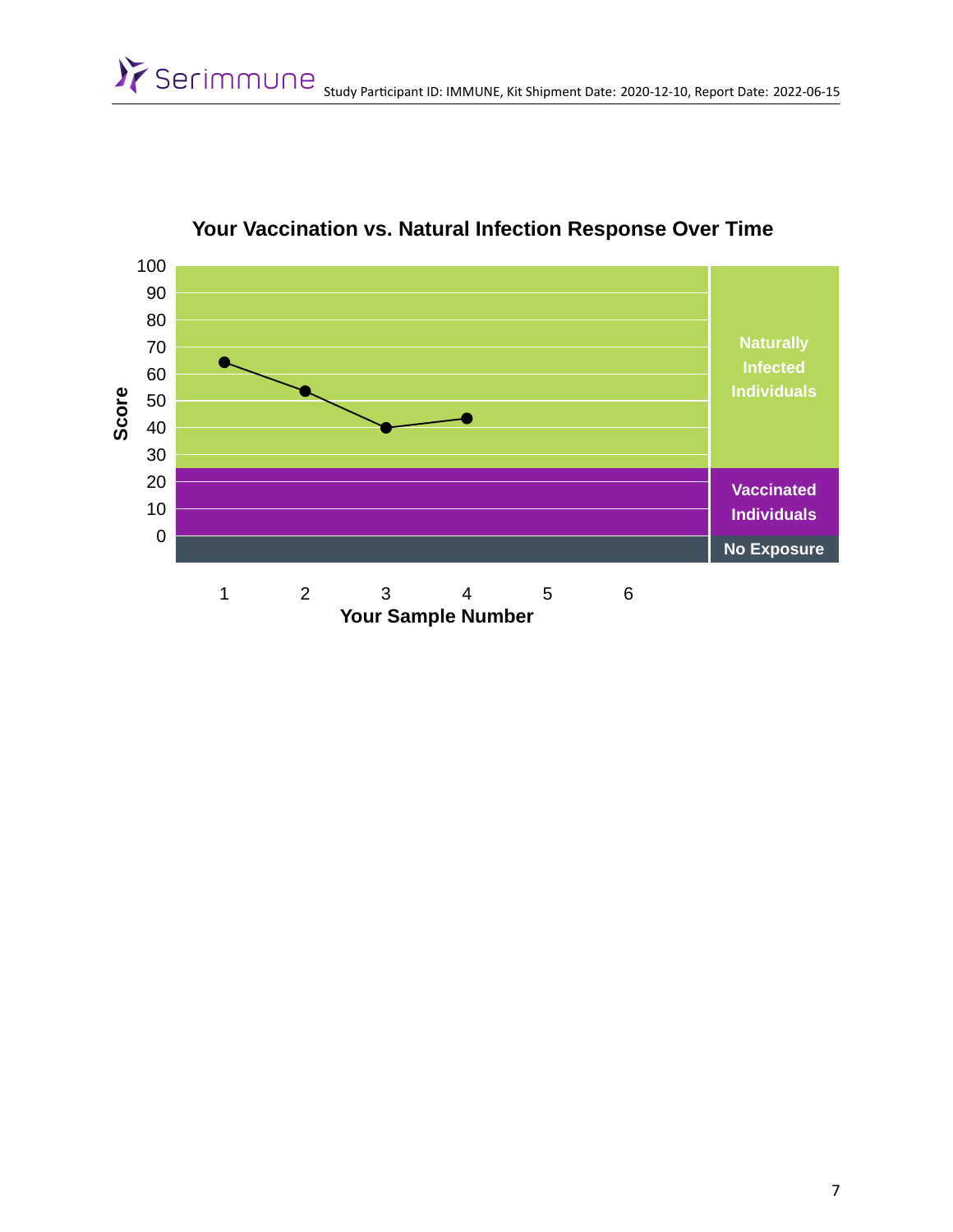

**Your Acute Antibody Response Over Time**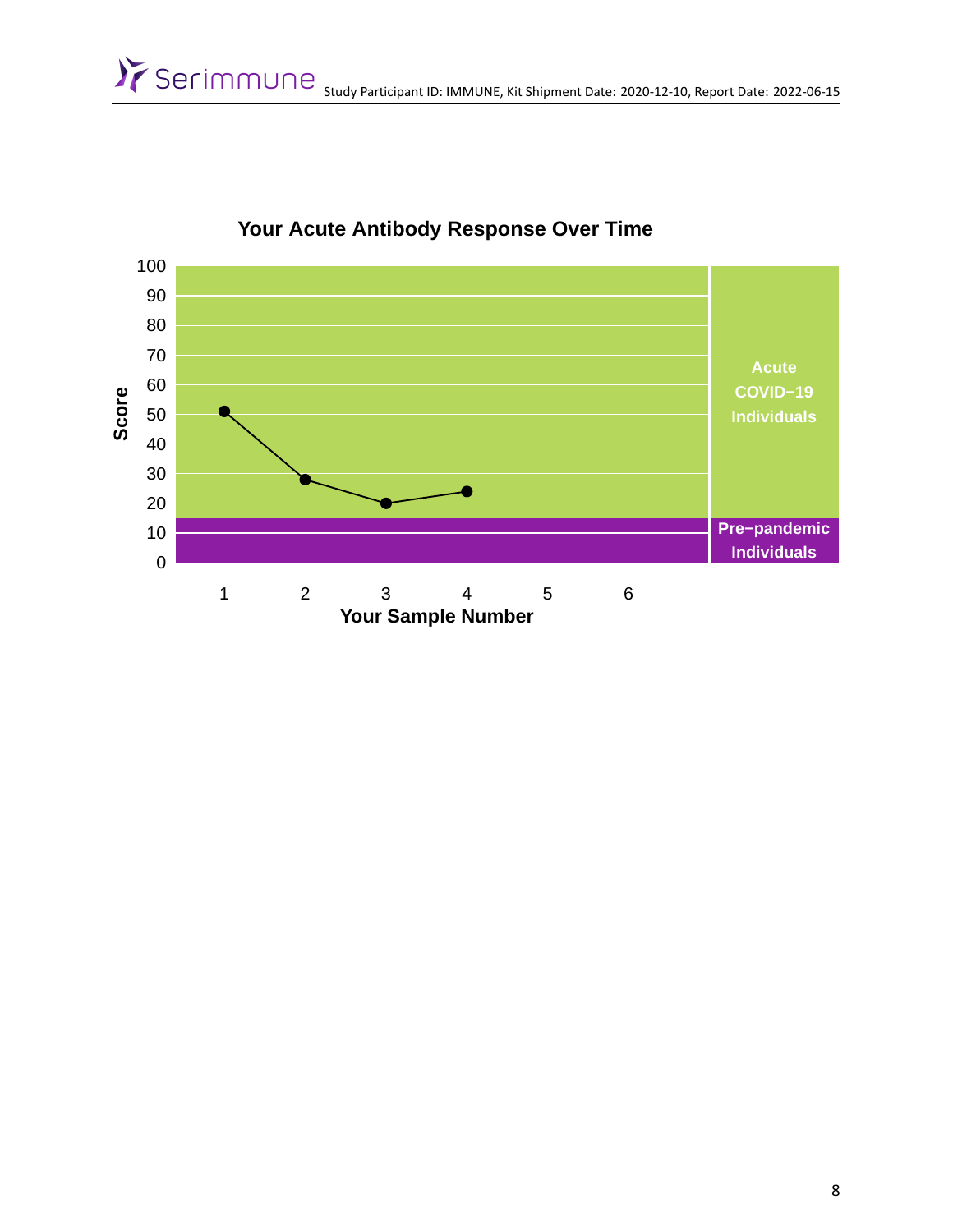#### **Immune Map**

The graph on the next page provides a visual depiction of your antibody response to specific targets (epitopes or unique regions) on the SARS-CoV-2 virus from either natural infection or vaccination. Over the course of the study, with each sample you provide to us, you will see how your immune map changes over time. There are 52 rows in the graph, and each row represents a target that is recognized by a distinct antibody. Each row (target) is colored according to the level of response (or amount of antibodies) detected, which is reported as high, medium, low, or absent.

Each person's anƟbody response is unique and the purpose of this graph is to demonstrate how **your** response changes over time.

Additionally, as a reference, we show the range of antibodies that can be elevated in people who received a vaccine for COVID-19 and those who experienced mild, moderate, or severe cases of COVID-19, showing increased antibody response correlating with increased severity of illness. These do not represent profiles of individuals, but show the diversity and prevalence of antibodies within that group.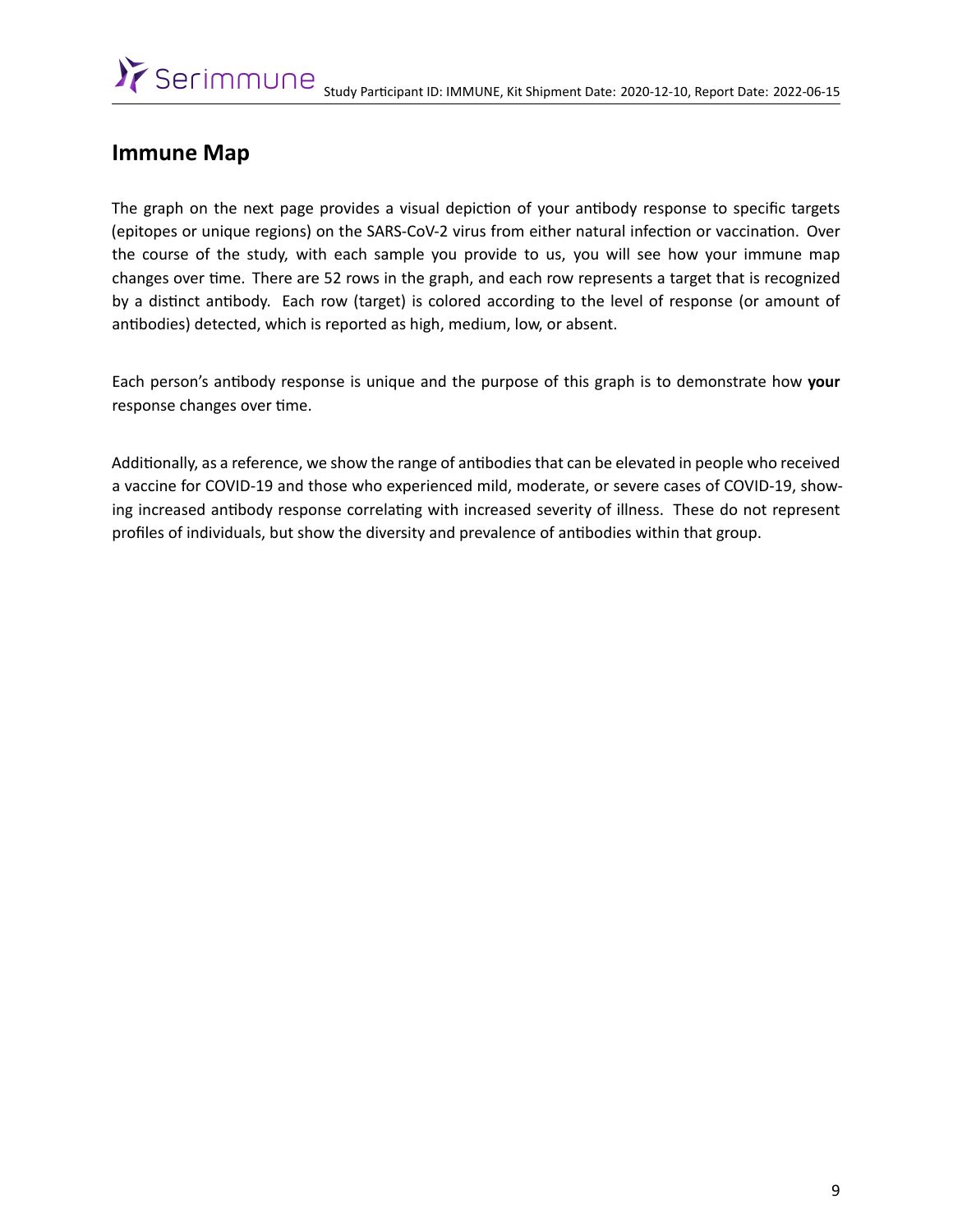# Serimmune Study Participant ID: IMMUNE, Kit Shipment Date: 2020-12-10, Report Date: 2022-06-15



#### **Your Response**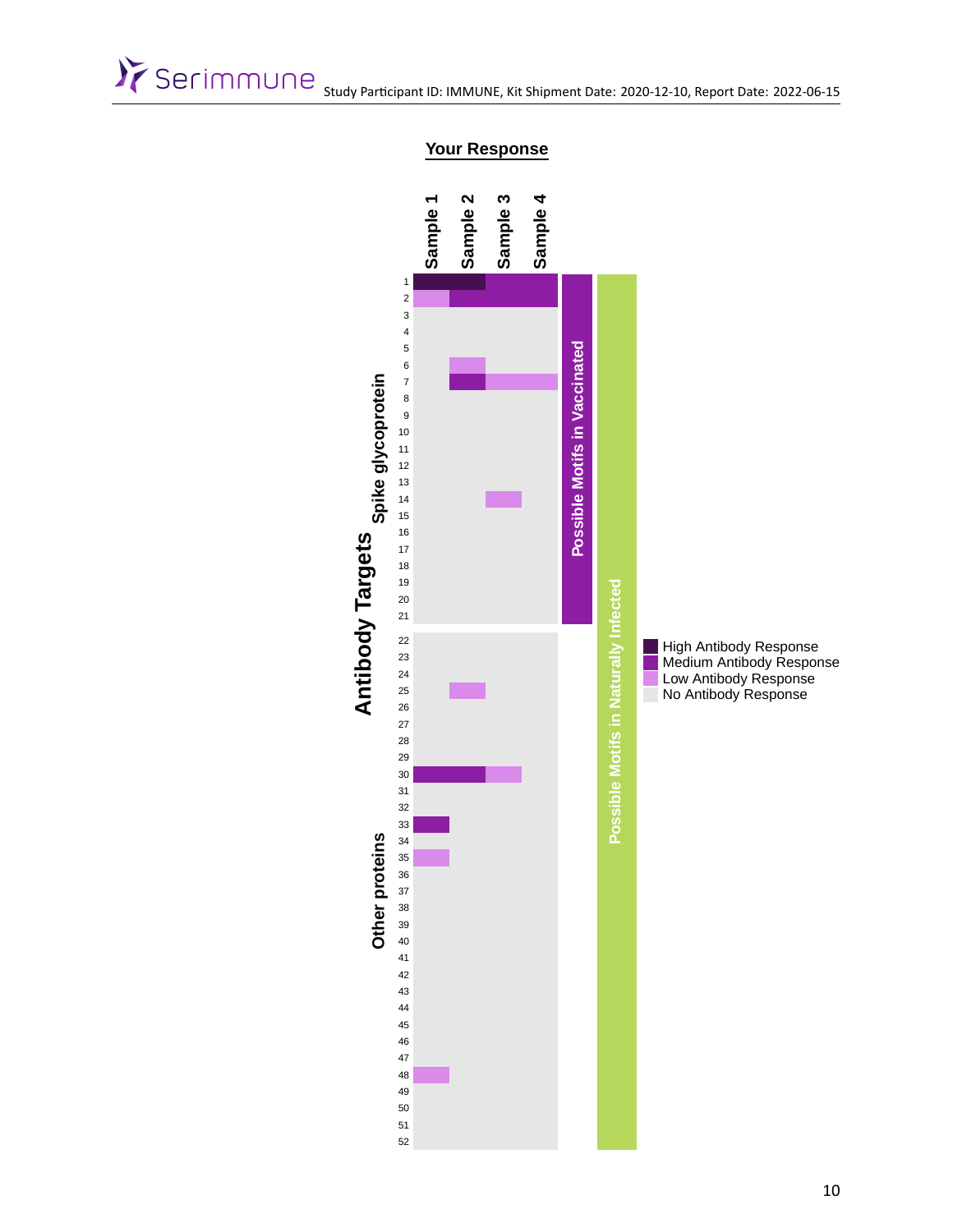## **Method**

The SERA SARS-CoV-2 antibody analysis uses a random library of peptides to bind all antibodies, IgG and IgM, in a specimen. Using Next Generation Screening and a suite of proprietary analytical tools, these peptides can be mapped to describe the epitopes, or locations, to which the antibodies bind. From these data, scientists at Serimmune compute a score which reflects the total number and diversity of antibodies to the target. A more technical description of our methods can be found in the FAQ.

The presence of antibodies to the SARS-CoV-2 virus does not necessarily indicate immunity, but it may help researchers understand how long the immune response lasts, how the response differs in people that are vaccinated versus those that are naturally infected, and how the antibody profiles differ between people with severe versus mild disease. If you have questions about the report, please contact us at [COVID19Study@serimmune.com](mailto:COVID19Study@serimmune.com).

#### **Disclaimer**

These results are being returned to you as part of a research study. The Serimmune SARS-CoV-2 Serum Epitope Repertoire Analysis (SERA) assay has not been validated in a clinical setting and is not intended for use as a diagnostic. The SERA Assay detects the presence of antibodies that are associated with SARS-CoV-2 infection that have been identified from a repository of hundreds of individuals with confirmed COVID-19 infection and thousands of pre-pandemic controls. Even if you have been exposed to the virus, it is possible that antibodies may not be detected by the SERA assay.

- For Research Use Only. Not for use in diagnostic procedures.
- These results are provided as part of a research study examining immune response to COVID-19. As such, they are for research purposes only and are not for use in diagnostic procedures.
- These results were not conducted in a CLIA certified facility.
- As with every test the possibility for an incorrect result exists. The performance, sensitivity, specificity and accuracy of the methods used in this assessment have not be validated. This test is not a substitute for visits to a healthcare professional. You should consult with a healthcare professional if you have any questions or concerns about your health status.
- An indeterminant result indicates the results did not detect a clear presence or absence of antibodies from the sample provided.
- Do not use your results to start, stop, or change any course of treatment.
- This test does not provide information on specific immunity, neutralizing or immune status.
- Results from this test should not be used to make medical decisions. Results should be confirmed in a clinical setting with independent testing before taking any medical action.
- Immune response to COVID-19 is a complex biological process involving multiple immune cells and systems. This test does NOT provide complete information about your immunity to SARS-CoV-2.
- This test does not detect all antibodies related to COVID-19. The absence of antibodies to SARS-CoV-2 in this study does not mean that you lack immune response to the virus. Likewise, the presence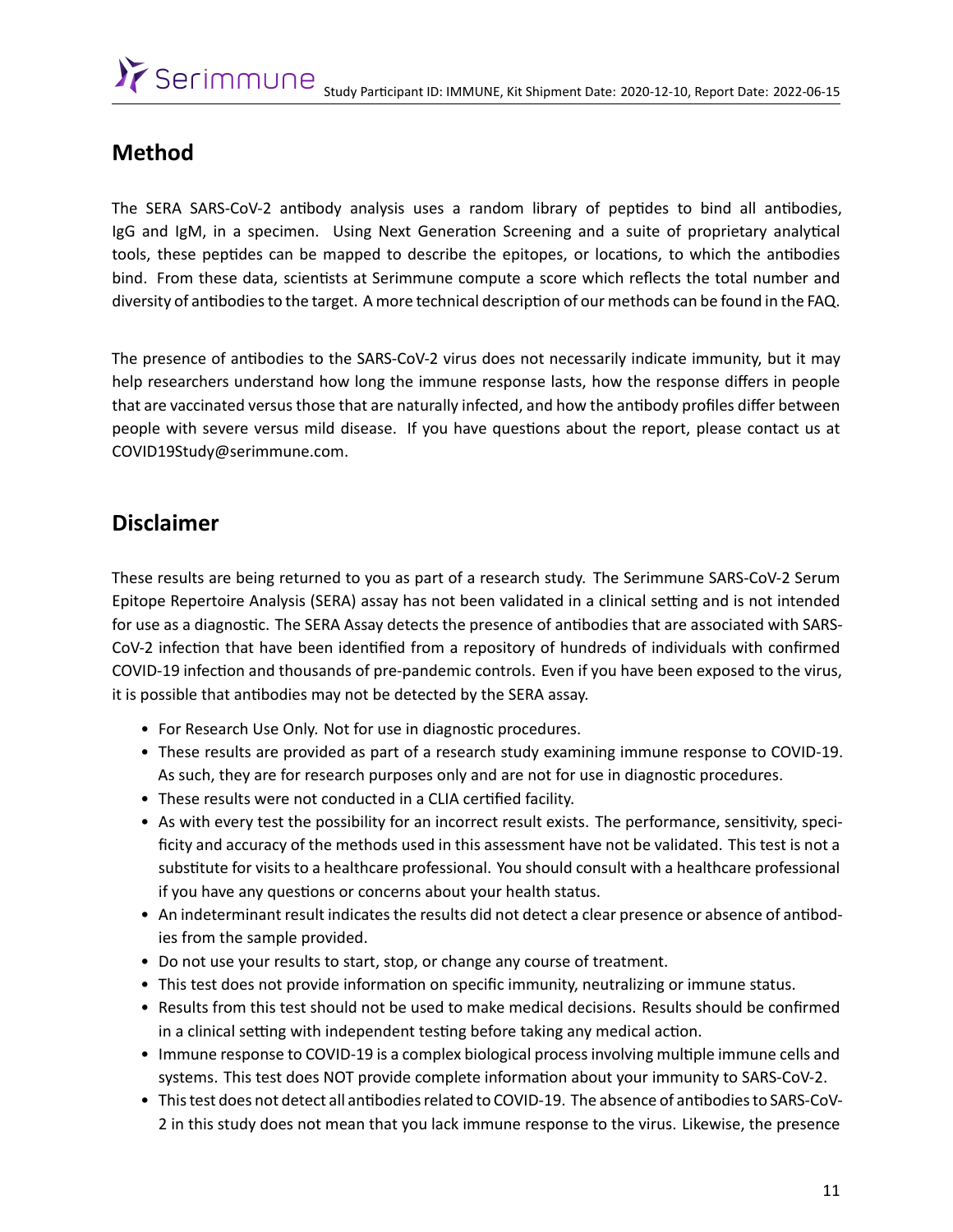of antibodies corresponding to epitopes on SAR-CoV-2 does not mean that you are immune to the virus.

- If antibodies are detected, it can indicate exposure to the virus or a SARS-CoV-2 vaccine, but there is a small chance that antibodies from other infections may cross-react to SARS-CoV-2 on the SERA assay.
- Different companies offering serological testing for SARS-CoV-2 may be measuring different immune epitopes, so you may get different results from a different test.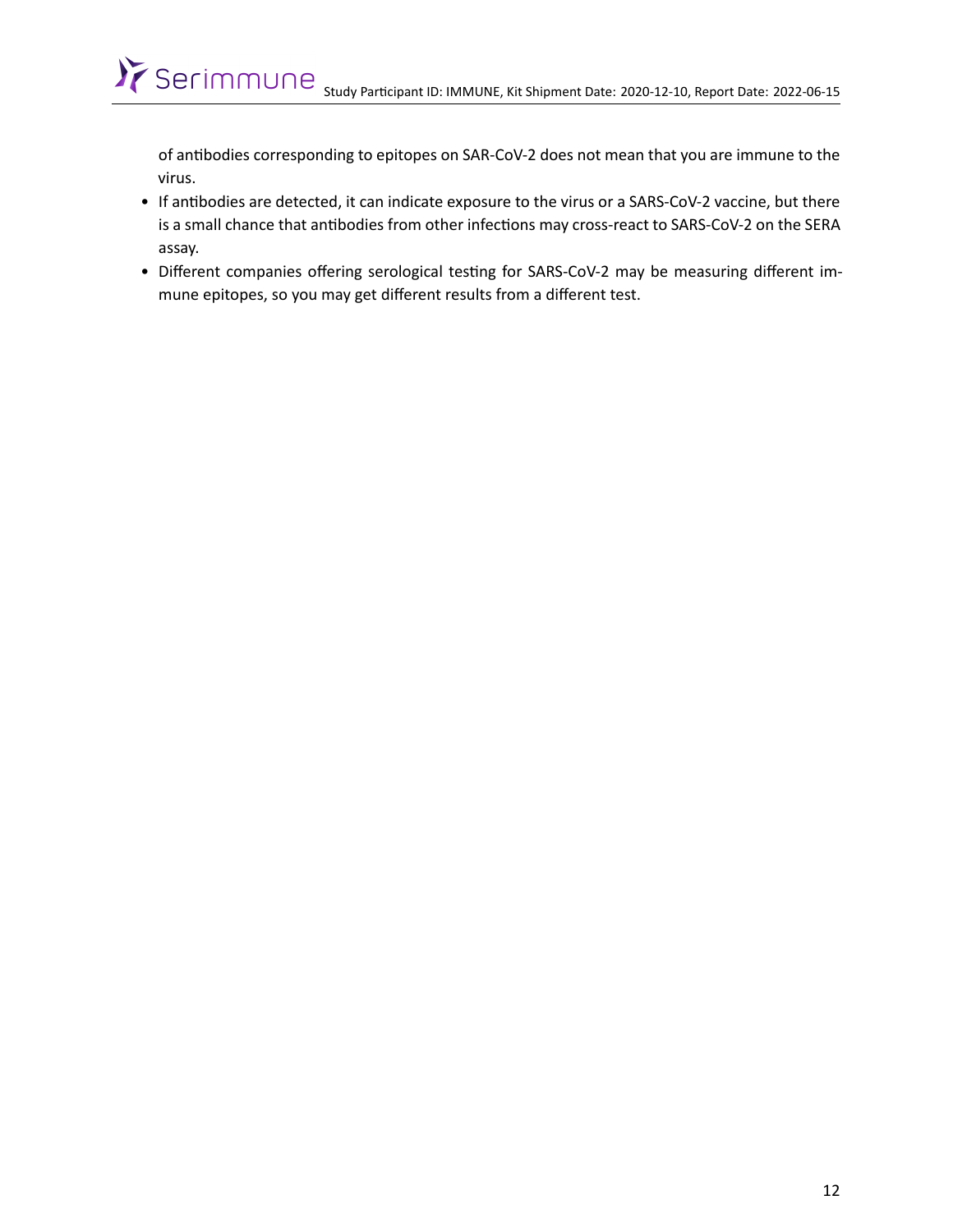# **Glossary**

| <b>Term</b>        | <b>Definition</b>                                                                                                                                                                                                                                                                                                                                                                                                                                            |
|--------------------|--------------------------------------------------------------------------------------------------------------------------------------------------------------------------------------------------------------------------------------------------------------------------------------------------------------------------------------------------------------------------------------------------------------------------------------------------------------|
| Acute              | An illness that has developed recently. Antibodies associated with an<br>acute illness generally will not last longer than six months.                                                                                                                                                                                                                                                                                                                       |
| Antibodies         | An antibody is a protein found in the blood or other body fluids that is<br>produced by a person's immune system to protect it from harmful<br>invaders (such as bacteria, viruses, and parasites). Antibodies latch on to<br>the foreign invaders and remove them from the body. The presence of<br>antibodies does not necessarily mean that you have a disease or are ill but<br>may be a sign that you were previously infected or have been vaccinated. |
| Antigens           | An antigen is a substance, typically foreign to the body (a component such<br>as a protein from bacteria, viruses, and parasites), that generates an<br>immune response. When an antigen is introduced into the body, it<br>triggers the production of antibodies.                                                                                                                                                                                           |
| <b>Blood serum</b> | Blood serum is the clear liquid that is a component of your blood and<br>contains antibodies.                                                                                                                                                                                                                                                                                                                                                                |
| Epitope            | A specific region on the surface of a virus that an antibody recognizes and<br>binds to, similar to a lock and key.                                                                                                                                                                                                                                                                                                                                          |
| Glycoprotein       | A type of protein that is found on the surface of a cell. Many viruses have<br>glycoproteins that help them enter host cells (for example a person's<br>cells).                                                                                                                                                                                                                                                                                              |
| IgG                | IgG is the dominant antibody making up 70-80% of all immunoglobulins.<br>The IgG antibody may help protect from a repeat infection in the future.                                                                                                                                                                                                                                                                                                            |
| IgM                | Generally, the first immunoglobulin made during a typical immunological<br>response. These antibodies are associated with acute illness.                                                                                                                                                                                                                                                                                                                     |
| Immune response    | Your body's reaction and defense against foreign invaders (e.g. bacteria,<br>viruses, parasites, etc.).                                                                                                                                                                                                                                                                                                                                                      |